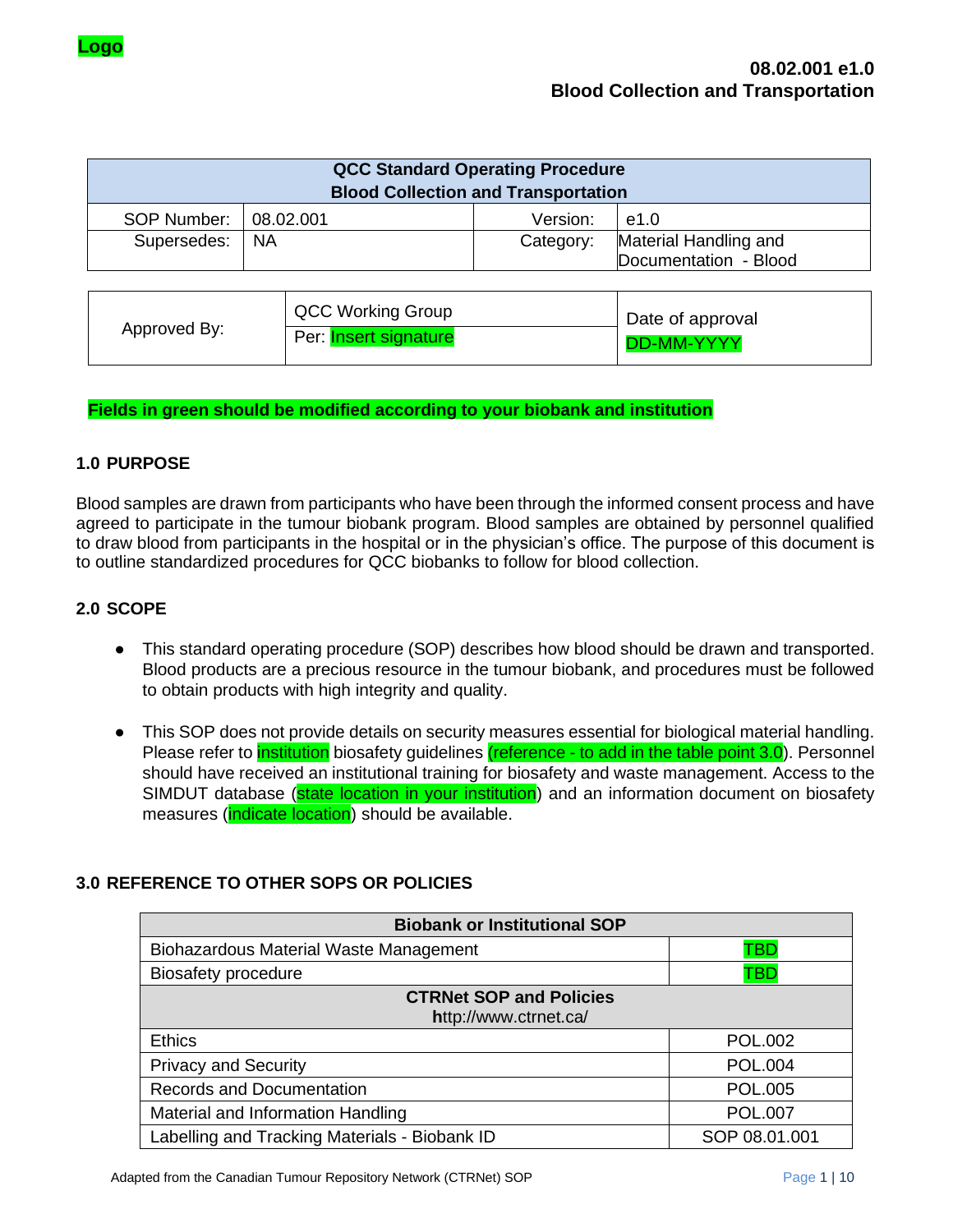

| <b>Coding of Biological Specimens</b>             | SOP 08.01.008 |
|---------------------------------------------------|---------------|
| <b>QCC SOPS</b>                                   |               |
| Blood Processing - Serum and Storage              | SOP 08.02.002 |
| Blood Processing - Plasma, Buffy Coat and Storage | SOP 08.02.003 |
| Blood Processing - Plasma, PBMC and Storage       | SOP 08.02.004 |

### **4.0 ROLES AND RESPONSIBILITIES**

This SOP applies to all biobank personnel that are responsible for performing venipuncture to obtain blood from consenting participants.

| <b>Personnel</b>                          | <b>Responsibility/Role</b>                                                                                                                                                                              |
|-------------------------------------------|---------------------------------------------------------------------------------------------------------------------------------------------------------------------------------------------------------|
| <b>Nurse or Biobank staff</b>             | Obtain participant consent                                                                                                                                                                              |
| <b>Phlebotomist/ Venipuncture Nurse</b>   | Draw blood from participants, and read and<br>understand product inserts                                                                                                                                |
| <b>Laboratory Technician/Technologist</b> | Verify specimen identification<br><b>Transport and process blood</b><br>Record information related to blood collection in the<br><b>Blood Collection and Processing Worksheet and in</b><br><b>ATiM</b> |

## **5.0 MATERIALS, EQUIPMENT AND FORMS**

The materials, equipment and forms listed below are recommendations only and may be substituted by alternative/equivalent products more suitable for the site-specific task or procedure.

| <b>Materials and Equipment</b>                                                                                                                                                                                                                                  | <b>Materials and</b><br><b>Equipment</b><br>(Site-Specific) |
|-----------------------------------------------------------------------------------------------------------------------------------------------------------------------------------------------------------------------------------------------------------------|-------------------------------------------------------------|
| 4 BD Medical 367874 Vacutainer® Plus Plastic Heparin Blood<br>Collection Tubes with Sodium Heparin for Plasma Determination, 16 x<br>100mm, 10mL Draw Volume, Green Conventional Closure (Cat #<br>BD367874) – Suitable for PBMC isolation and functional assay |                                                             |
| 1 BD Vacutainer® Plastic Plus EDTA Blood Collection Tubes, 16 x<br>100mm, 10mL Draw Volume, Lavender Hemogard™ Closure (Cat #<br>BD366643) - Suitable for Sequencing (PBMC or Buffy Coat)                                                                       |                                                             |
| 1 BD Vacutainer® Plus Plastic SST™ Blood Collection Tubes with<br>Polymer Gel for Serum Separation, 13 x 100mm, 5mL Draw Volume,<br>Gold Hemogard™ Closure (Cat # BD 367986)                                                                                    |                                                             |
| Needles of appropriate gauge number (ex. Becton; Vacutainer Blood<br>Collection Set Cat. # BEC367253)                                                                                                                                                           |                                                             |
| Needle holder/adapter for use with the evacuated blood collection<br>system (such as system from Becton Dickinson Cat. #BD364815)                                                                                                                               |                                                             |
| Tourniquet (MEDJPS16332)<br>Alcohol wipes (70%) isopropyl alcohol (LP 103-03)                                                                                                                                                                                   |                                                             |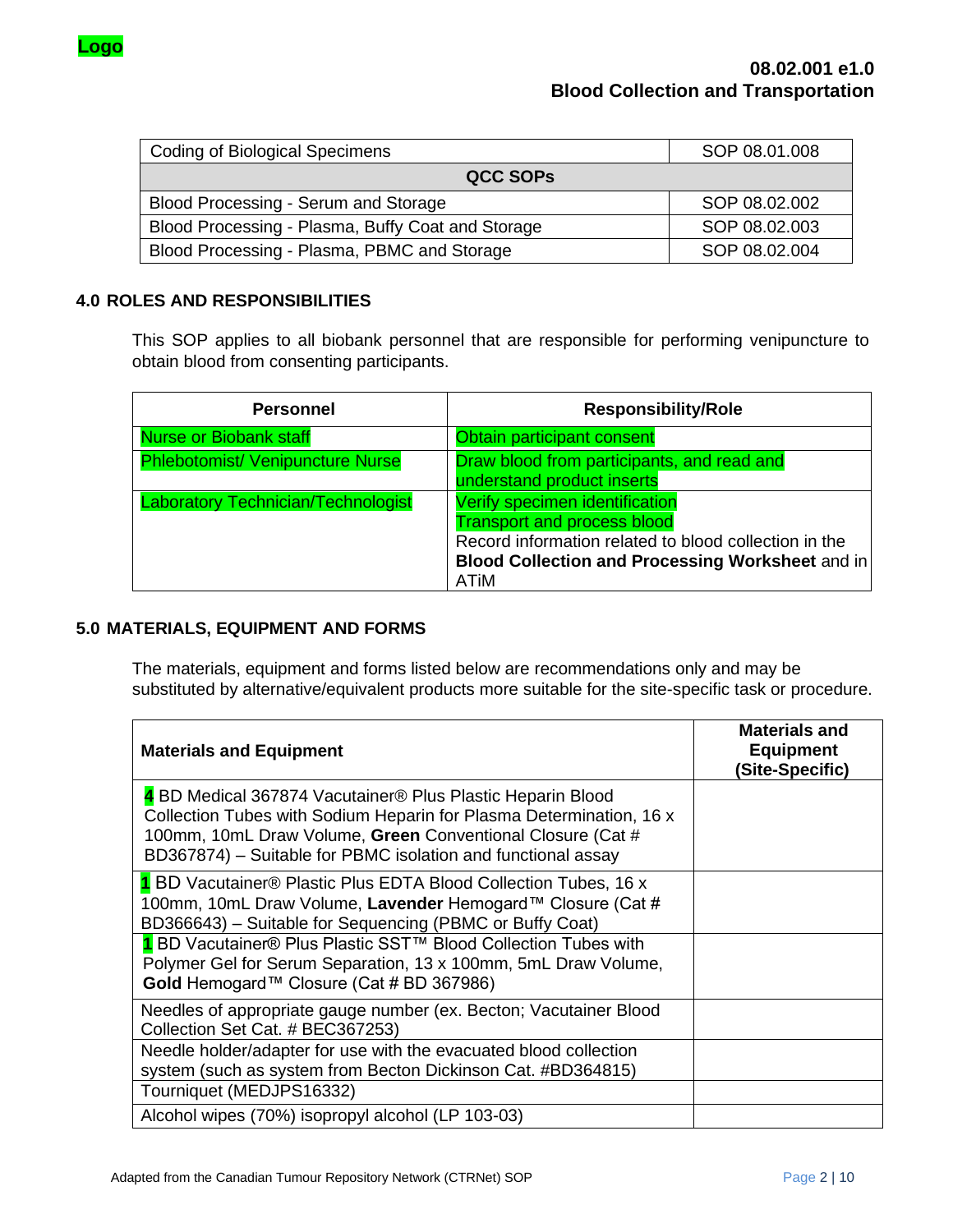

| Gauze sponges for application to venipuncture site when needle is<br>withdrawn      |  |
|-------------------------------------------------------------------------------------|--|
| Adhesive bandages/tape to protect venipuncture site after collection                |  |
| Needle/sharps disposal unit                                                         |  |
| Gloves (non-latex recommended) to protect participant and phlebotomist              |  |
| Syringes that may be used in place of evacuated collection tubes in                 |  |
| certain circumstances (BD 309659)                                                   |  |
| Plastic bag (Fisher #2980110)                                                       |  |
| Cooler for secure transportation                                                    |  |
| Sufficient appropriate labels for collection tubes                                  |  |
| Permanent marker to label tubes                                                     |  |
| Blood Collection and Processing Worksheet (see Appendices for sample Version # 1.1) |  |
| form)                                                                               |  |

## **6.0 DEFINITIONS**

See the CTRNet Program Glossary:<http://www.ctrnet.ca/education/glossary>

# **7.0 PROCEDURES**

#### **7.1 Timing for Blood Collection**

- 7.1.01 Blood collection should be done pre-operation and as close as possible to the time when the tissue is donated to the biobank or at an alternative time, if appropriate for the research study. Suitable time points should be listed in the **Timing of Blood Collection** (refer to Appendix).
- 7.1.02 If the person who will process the blood is different from those involved in this SOP, inform this person Name and extension/email and arrange for timely processing.

#### **7.2 Blood Collection Procedure - Preparation**

- 7.2.01 Only qualified personnel trained in drawing blood must perform blood collection. If this person is part of the hospital setting, biobank personnel must inform the person drawing the blood that the participant consented to participate in the biobank. (add specification for your setting - which service, which location, etc)
- 7.2.02 Biobank personnel will label **6** blood collection tubes with the participant identification number (or less if this amount of blood is not available) (SOP 08.01.001 or the Participant initials and RAMQ number). All tubes are gathered in a plastic bag labelled with the participant RAMQ number tube label - see table below) and order of collection. The plastic bag is placed in the location defined by hospital where the collection will take place. All materials for collection are provided by the hospital/pre-admission clinic.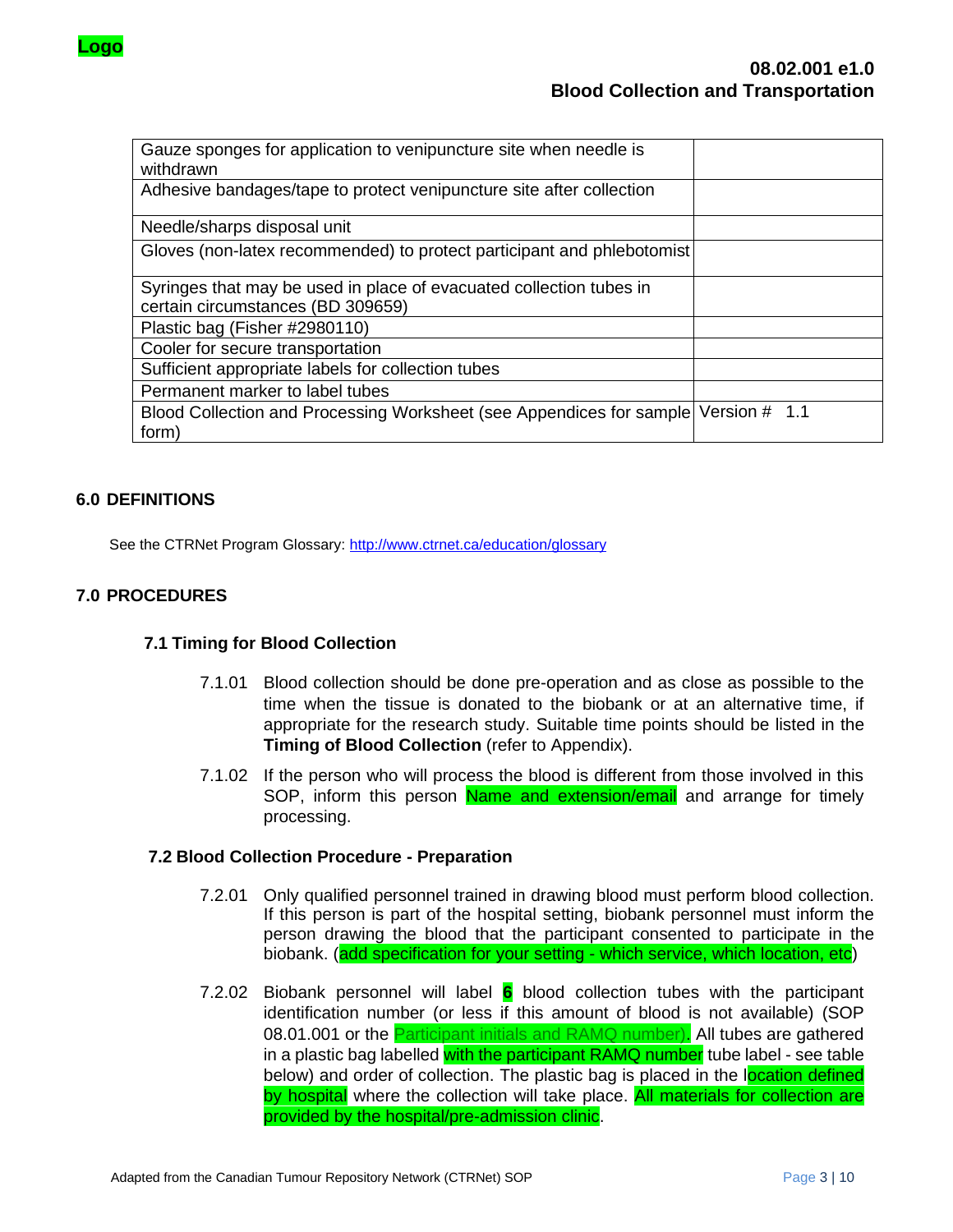| Tube (order of<br>collection) | Label   | Volume |
|-------------------------------|---------|--------|
|                               | EDT-1   | 10     |
|                               | $SST-1$ |        |
| З                             | $HEP-1$ | 10     |
| 4                             | $HEP-2$ | 10     |
| 5                             | HEP-3   | 10     |
|                               | HEP-4   |        |

- 7.2.03 Biobank personnel will fill out the **Blood Collection and Processing Worksheet**. Identify the participant, verify identification, and check that informed consent has been obtained.
- 7.2.04 The person who will draw blood should assess the participant's physical and mental disposition and determine if this is the appropriate time to draw blood. Be courteous, professional, and sensitive to the participant's needs. Ensure that all communications are discreet and respectful of participant confidentiality.

### *7.3* **Blood Collection Procedure – Drawing Blood**

- 7.3.01 Assemble proper equipment to draw blood (See Section 5.0). If the clinical personal is performing the blood draw, they may use their own procedure. However, you will need to compare it with this one and note major differences.
- 7.3.02 Make the participant feel as comfortable as possible and gain the participant's cooperation. The participant should sit in a chair, lie down or sit up in bed. Hyperextend the participant's arm.
- 7.3.03 Apply the tourniquet to expose veins. Do not tie it too tightly. If superficial veins are not readily apparent, force blood into the vein by massaging the arm from wrist to elbow, tapping the site with index and second finger, and applying a warm, damp cloth to the site or lower extremity to allow veins to fill.
- 7.3.04 Select appropriate site for venipuncture. Avoid areas with excessive scars or hematomas. While hand and wrist veins are acceptable, it is optimal to select an antecubital vein.
- 7.3.05 Prepare the participant's arm using an alcohol swab. Cleanse in a circular fashion, beginning at the site and working outward. Allow to air dry.
- 7.3.06 Anchor the vein and swiftly insert the needle (at a 15-30 degree angle to the surface of the arm) into the lumen of the vein. Avoid excessive probing and trauma to the site.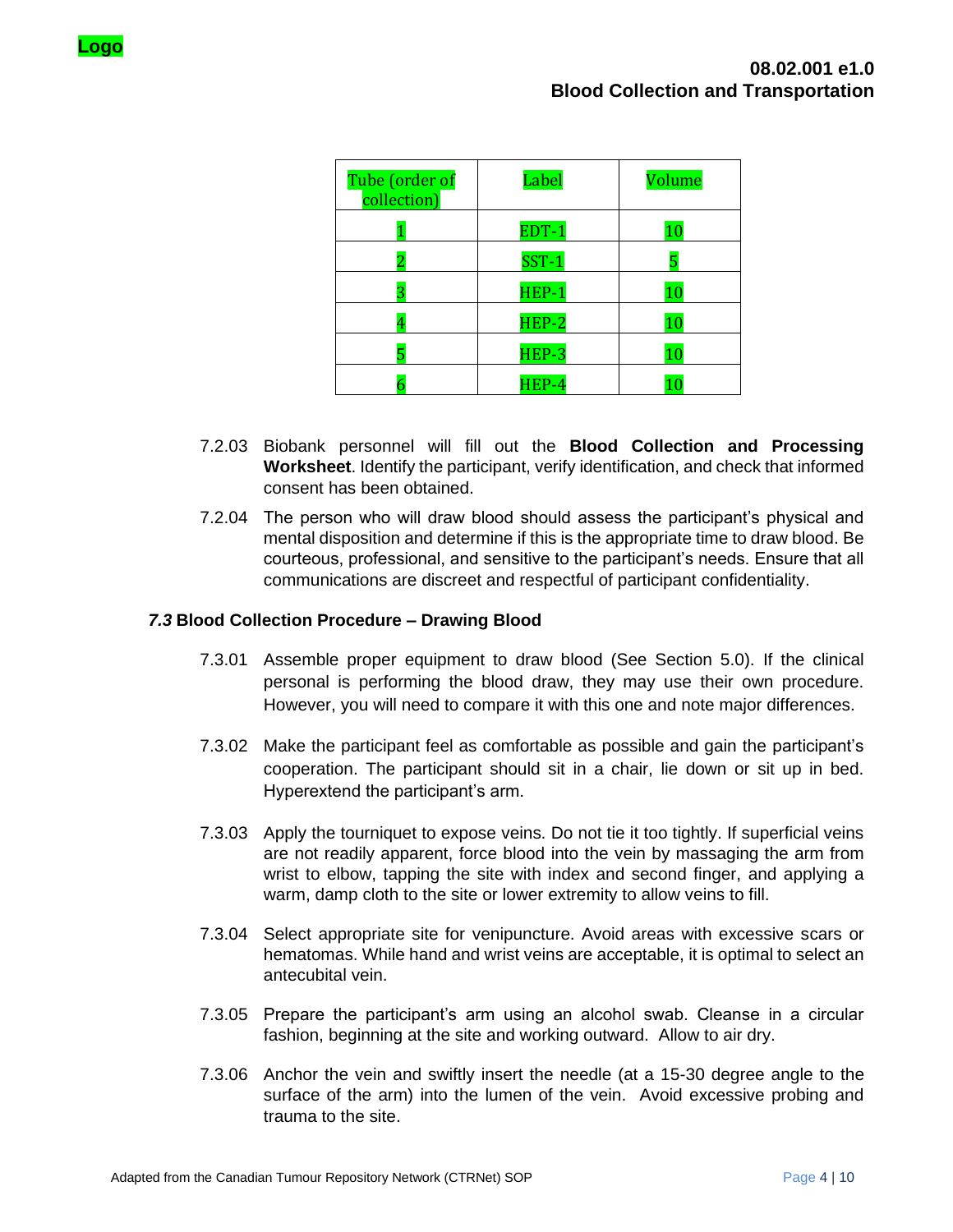

7.3.07 Draw blood into an evacuated blood collection tube (refer to step 7.2.02 for appropriate order of collection). Pay close attention to filling the tube to the appropriate volume.

#### **Note**: **8-9 ml is the recommended minimum volume for 10 ml tubes**.

- 7.3.08 When the last tube is filling with blood, remove the tourniquet.
- 7.3.09 Remove the needle from the participant and apply a gauze and adequate pressure to the site of venipuncture to avoid hematoma formation.
- 7.3.10 Dispose of needles and supplies in a safe manner.
- 7.3.11 Mix by inverting tubes 6-8 times.
- 7.3.12 Add all collection tubes into the pre-labeled plastic bag.
- 7.3.13 The bag containing blood collection tubes is rapidly transferred to the biobank personnel.

## **7.4 Transport of Blood Samples to Biobank Lab for Processing - Biobank Staff**

- 7.4.01 Verify participant information (in keeping with privacy and ethical policies) and ensure that it corresponds with the information on the labels on blood collection tubes. Ensure that the appropriate matching information is recorded on the **Blood Collection and Processing Worksheet**.
- 7.4.02 Transport labelled tubes to the specified area at the biobank for processing blood samples.
- 7.4.03 If samples are coming from a distant location, they should be shipped express using an appropriate courier.
- 7.4.04 Transport tubes at room temperature. Do not allow the samples to freeze or be exposed to an ambient temperature of greater than 25°C for more than 5 minutes.
- 7.4.05 Store tubes at room temperature and process them within 4 hours after blood collection.

#### **Note: Cell degradation will occur if tubes are stored for more than 4 hours**

- 7.4.06 The **Blood Collection and Processing Worksheet** should always be completed and kept with collection tubes. All information should be recorded in ATiM.
- 7.4.07 Proceed with blood processing SOP

| 08.02.002 | Blood Processing - Serum and Storage              |
|-----------|---------------------------------------------------|
| 08.02.003 | Blood Processing - Plasma, Buffy Coat and Storage |
| 08.02.004 | Blood Processing - Plasma, PBMC and Storage       |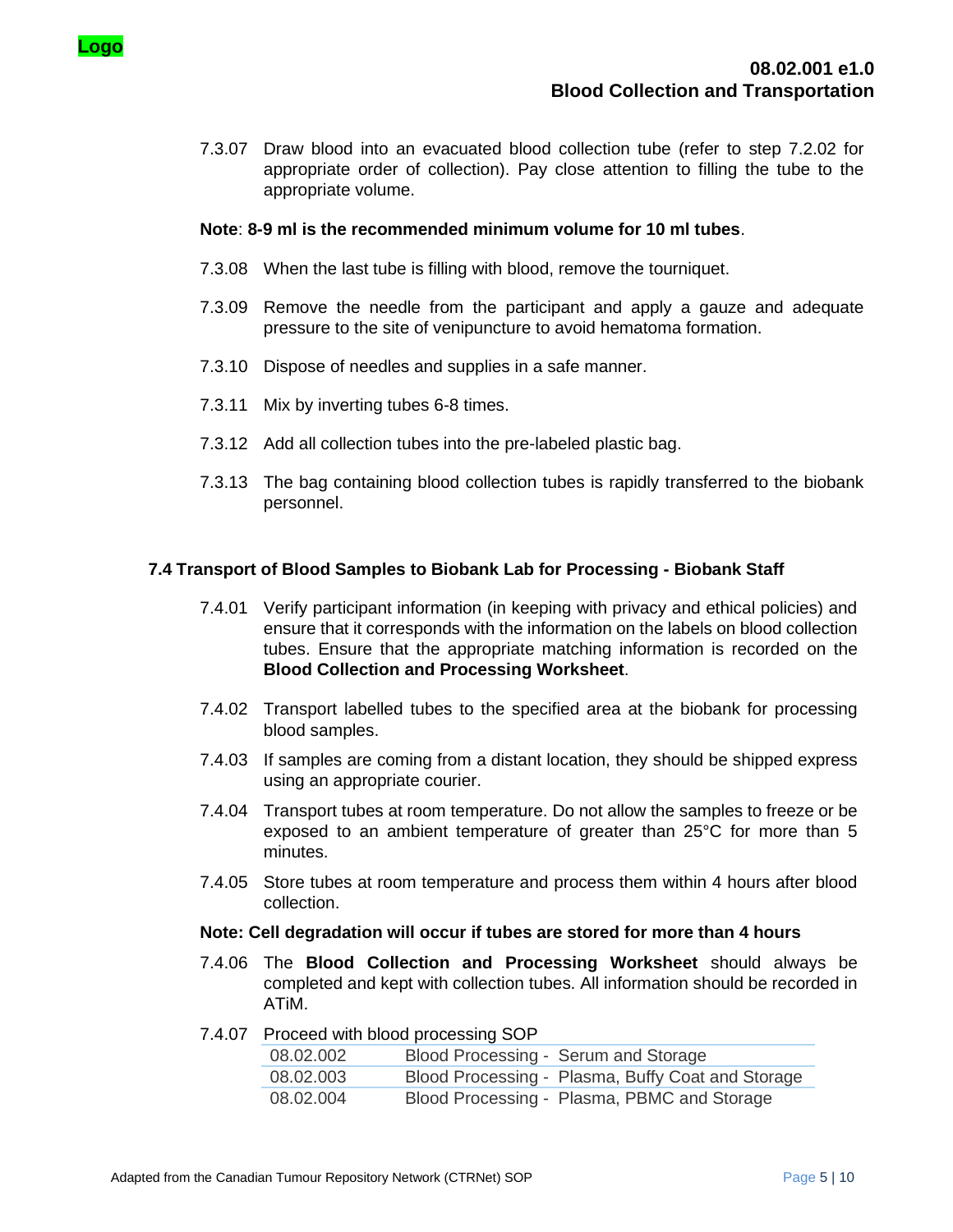

## **8.1 APPLICABLE REFERENCES, REGULATIONS AND GUIDELINES**

- **8.2** Declaration of Helsinki: [https://www.wma.net/policies-post/wma-declaration-of-helsinki](https://www.wma.net/policies-post/wma-declaration-of-helsinki-ethical-principles-for-medical-research-involving-human-subjects)[ethical-principles-for-medical-research-involving-human-subjects](https://www.wma.net/policies-post/wma-declaration-of-helsinki-ethical-principles-for-medical-research-involving-human-subjects)
- **8.3** Tri-Council Policy Statement 2; Ethical Conduct for Research Involving Humans; Medical Research Council of Canada; Natural Sciences and Engineering Council of Canada; Social Sciences and Humanities Research Council of Canada, 2018. [https://ethics.gc.ca/eng/policy](https://ethics.gc.ca/eng/policy-politique_tcps2-eptc2_2018.html)[politique\\_tcps2-eptc2\\_2018.html](https://ethics.gc.ca/eng/policy-politique_tcps2-eptc2_2018.html)
- **8.4** Human Tissue and Biological Samples for use in Research. Operational and Ethical Guidelines. Medical Research Council Ethics [https://mrc.ukri.org/publications/browse/human](https://mrc.ukri.org/publications/browse/human-tissue-and-biological-samples-for-use-in-research/)[tissue-and-biological-samples-for-use-in-research/](https://mrc.ukri.org/publications/browse/human-tissue-and-biological-samples-for-use-in-research/)
- **8.5** Best Practices for Repositories I. Collection, Storage and Retrieval of Human Biological Materials for Research. International Society for Biological and Environmental Repositories (ISBER). <https://www.isber.org/page/BPR>
- **8.6** US **National Biospecimen Network** Blueprint <http://biospecimens.cancer.gov/resources/publications/reports/nbn.asp>
- **8.7** National Bioethics Advisory Commission: Research involving human biological materials: Ethical issues and policy guidance, Vol. I: Report and recommendations of the National Bioethics Advisory Committee. August 1999.<http://bioethics.georgetown.edu/nbac/hbm.pdf>
- **8.8** Blood Collection: Routine Venipuncture and Specimen Handling. <http://library.med.utah.edu/WebPath/TUTORIAL/PHLEB/PHLEB.html>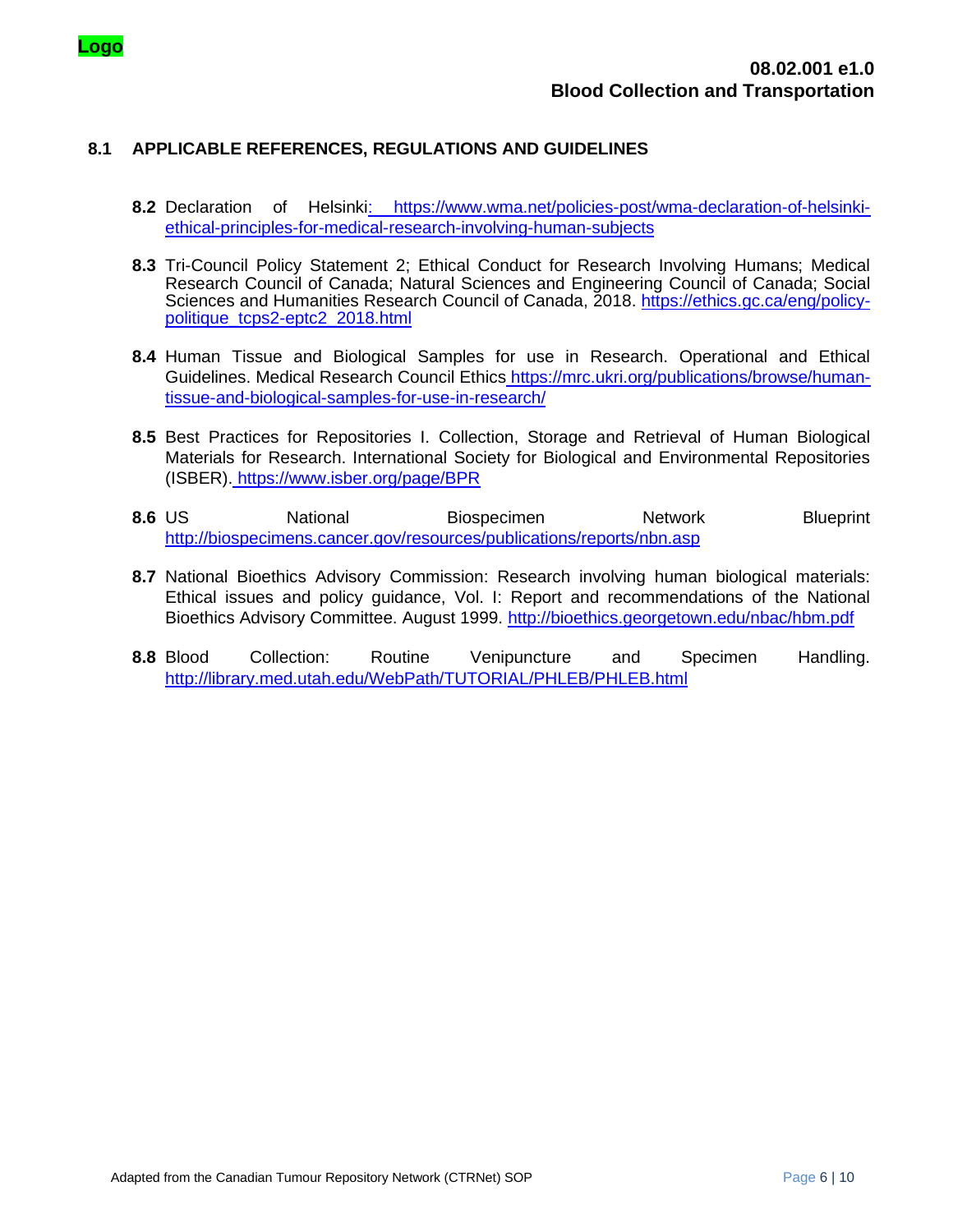

# **9.1 APPENDICES**

Timing for Blood Collection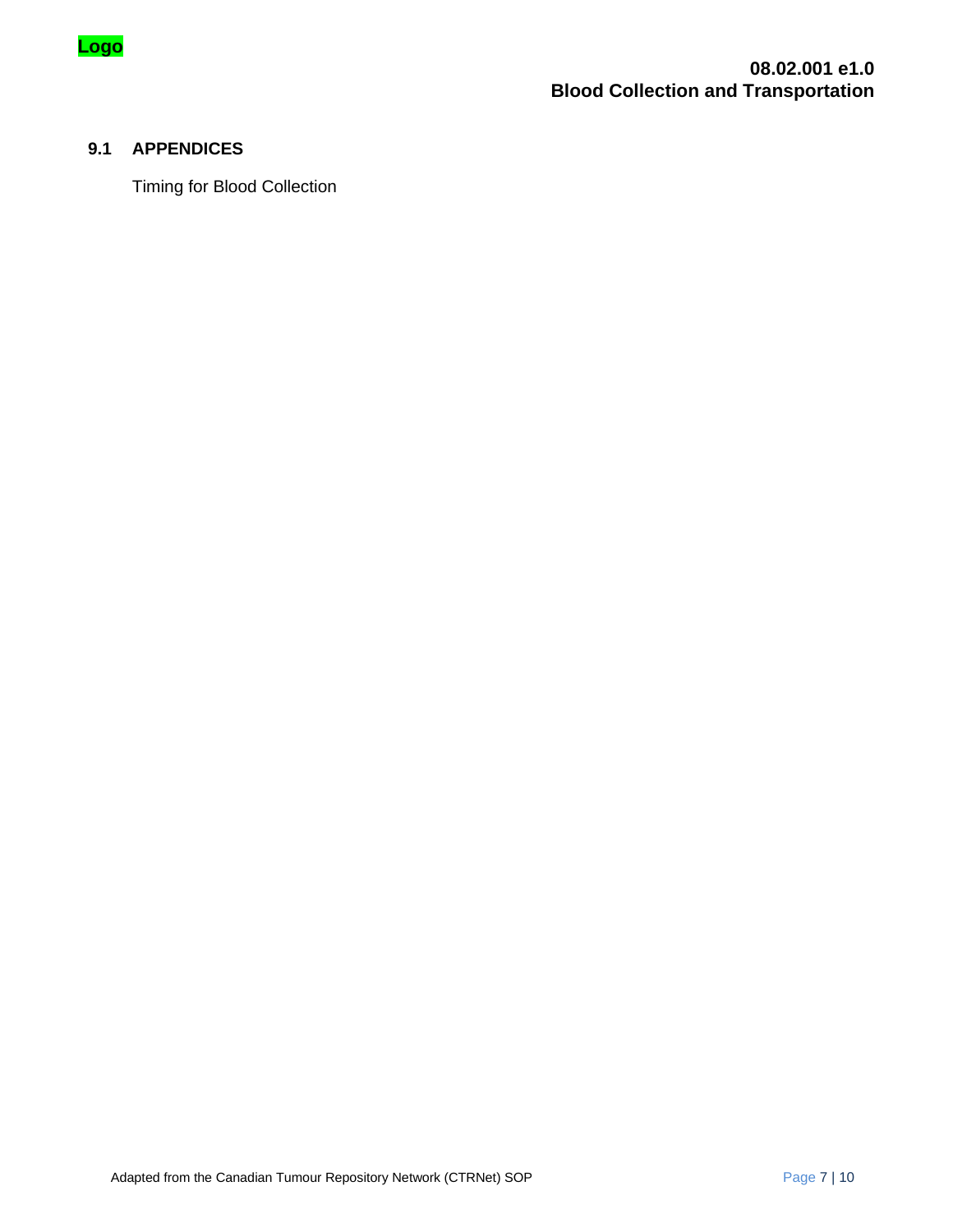events should occur before specific treatment is given



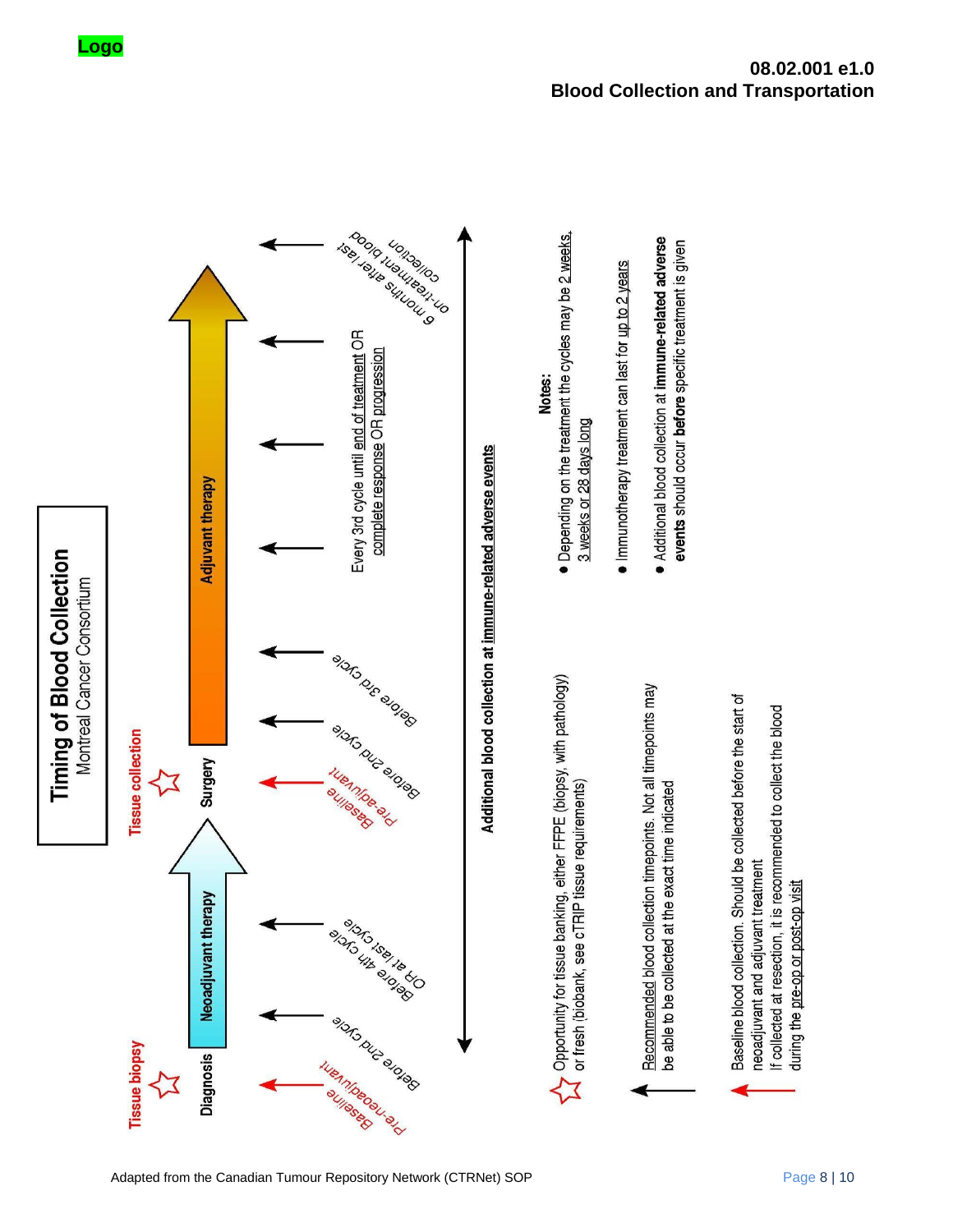

# **Blood Collection and Processing Worksheet**

Blood Collection and Processing Working Sheet.1<br>Version 1.1

| Bisbank ID:         |                              | Tim epoint - for details, please referto the worksheet entitled "Tim ing Blood Collection" |                                                          |
|---------------------|------------------------------|--------------------------------------------------------------------------------------------|----------------------------------------------------------|
|                     | a Adjustat (following Sx) A  | n Pre-treatment B                                                                          | n at complete more non CR.                               |
|                     | a Neo-adjustat(pse rto Sc) N | n Printe ayak ___ Ca                                                                       | a stymphonic EP                                          |
| Date of Collection: |                              | n stand of tratment ECP                                                                    | n at immena mlated adverse swart (Cycle<br>$\rightarrow$ |
|                     |                              | n imanths after his treatment 6 M                                                          |                                                          |

|                                     | Time (hh:mm, 24h) of Collection (blood dxw-and)<br>سيستبدأ والسبابين<br>Time(hh:mm, 24h)<br>Lot /<br>Whime of blood in<br>Hemo-<br>Epir<br>lys is ?<br>collection tube (mL)<br>Centrifugeti<br>date<br>tubes at 4C<br>Asset<br>on start.<br>Laverder E2-EETA(10mL)<br>Bi banling<br>CM<br>nye<br>FDI-1<br>Biobanling<br>000<br>c<br><b>Bishanling</b><br>$G_0$ iden – SST ( $mL$ )<br>nye<br>$$51-1$<br>Bi banking<br>000<br>AI.<br>nye<br>HHP-1<br>000 |              |       |  |  |            |                        |             |                | Time(hh:mm, 2 4h ) of collection tubes are received in the laboratory |           | $\frac{1}{2} \frac{1}{2} \frac{1}{2} \frac{1}{2} \frac{1}{2} \frac{1}{2} \frac{1}{2} \frac{1}{2} \frac{1}{2} \frac{1}{2} \frac{1}{2} \frac{1}{2} \frac{1}{2} \frac{1}{2} \frac{1}{2} \frac{1}{2} \frac{1}{2} \frac{1}{2} \frac{1}{2} \frac{1}{2} \frac{1}{2} \frac{1}{2} \frac{1}{2} \frac{1}{2} \frac{1}{2} \frac{1}{2} \frac{1}{2} \frac{1}{2} \frac{1}{2} \frac{1}{2} \frac{1}{2} \frac{$ |                            |          |                          |       |     |          |
|-------------------------------------|---------------------------------------------------------------------------------------------------------------------------------------------------------------------------------------------------------------------------------------------------------------------------------------------------------------------------------------------------------------------------------------------------------------------------------------------------------|--------------|-------|--|--|------------|------------------------|-------------|----------------|-----------------------------------------------------------------------|-----------|----------------------------------------------------------------------------------------------------------------------------------------------------------------------------------------------------------------------------------------------------------------------------------------------------------------------------------------------------------------------------------------------|----------------------------|----------|--------------------------|-------|-----|----------|
|                                     |                                                                                                                                                                                                                                                                                                                                                                                                                                                         |              |       |  |  |            | <b>MCCAsser</b>        |             | Aliquot. ID    | <b>While</b>                                                          | From tube |                                                                                                                                                                                                                                                                                                                                                                                              |                            |          | Storage of 2mL cryonials |       |     |          |
|                                     |                                                                                                                                                                                                                                                                                                                                                                                                                                                         |              |       |  |  |            |                        |             | PI             | Am ount.<br>required                                                  | cryonial  | $(mL)$ in<br>cryotial                                                                                                                                                                                                                                                                                                                                                                        | with home-<br>lps is ? (V) | Time-50C | Freezer                  | Shoff | Box | Position |
|                                     |                                                                                                                                                                                                                                                                                                                                                                                                                                                         |              |       |  |  |            |                        |             | HAE1           |                                                                       |           |                                                                                                                                                                                                                                                                                                                                                                                              |                            |          |                          |       |     |          |
|                                     |                                                                                                                                                                                                                                                                                                                                                                                                                                                         |              |       |  |  |            | <b>Bunist</b>          | 2mL         | HAE1           |                                                                       |           |                                                                                                                                                                                                                                                                                                                                                                                              |                            |          |                          |       |     |          |
|                                     |                                                                                                                                                                                                                                                                                                                                                                                                                                                         |              |       |  |  |            |                        |             | HAE3           |                                                                       |           |                                                                                                                                                                                                                                                                                                                                                                                              |                            |          |                          |       |     |          |
|                                     |                                                                                                                                                                                                                                                                                                                                                                                                                                                         |              |       |  |  |            | IW                     | $0.2mL$     | $\text{BFC-1}$ |                                                                       |           |                                                                                                                                                                                                                                                                                                                                                                                              |                            |          |                          |       |     |          |
|                                     |                                                                                                                                                                                                                                                                                                                                                                                                                                                         |              |       |  |  |            |                        |             | BFC-2          |                                                                       |           |                                                                                                                                                                                                                                                                                                                                                                                              |                            |          |                          |       |     |          |
| e                                   |                                                                                                                                                                                                                                                                                                                                                                                                                                                         |              |       |  |  |            |                        |             | SER-1          |                                                                       |           |                                                                                                                                                                                                                                                                                                                                                                                              |                            |          |                          |       |     |          |
|                                     |                                                                                                                                                                                                                                                                                                                                                                                                                                                         |              |       |  |  |            |                        |             | $SEB-2$        |                                                                       |           |                                                                                                                                                                                                                                                                                                                                                                                              |                            |          |                          |       |     |          |
|                                     |                                                                                                                                                                                                                                                                                                                                                                                                                                                         |              |       |  |  |            |                        |             |                |                                                                       | SEB-3     |                                                                                                                                                                                                                                                                                                                                                                                              |                            |          |                          |       |     |          |
|                                     |                                                                                                                                                                                                                                                                                                                                                                                                                                                         |              |       |  |  |            | $\mathbb{R}\mathbb{L}$ | $_{\rm lm}$ | <b>FLAH-1</b>  |                                                                       |           |                                                                                                                                                                                                                                                                                                                                                                                              |                            |          |                          |       |     |          |
|                                     |                                                                                                                                                                                                                                                                                                                                                                                                                                                         |              |       |  |  |            |                        |             | H.A.H.2        |                                                                       |           |                                                                                                                                                                                                                                                                                                                                                                                              |                            |          |                          |       |     |          |
|                                     |                                                                                                                                                                                                                                                                                                                                                                                                                                                         | nyw          | HFP-2 |  |  |            |                        |             | HAH-3          |                                                                       |           |                                                                                                                                                                                                                                                                                                                                                                                              |                            |          |                          |       |     |          |
|                                     |                                                                                                                                                                                                                                                                                                                                                                                                                                                         | <b>D</b> DO  |       |  |  |            |                        |             | FLAH+          |                                                                       |           |                                                                                                                                                                                                                                                                                                                                                                                              |                            |          |                          |       |     |          |
| Green - So dium Esperin (10m Lubes) |                                                                                                                                                                                                                                                                                                                                                                                                                                                         | nyw          | HPP-3 |  |  | Bb banking |                        |             | FLAH-3         |                                                                       |           |                                                                                                                                                                                                                                                                                                                                                                                              |                            |          |                          |       |     |          |
|                                     |                                                                                                                                                                                                                                                                                                                                                                                                                                                         | 000          |       |  |  |            |                        |             | FLAH-6         |                                                                       |           |                                                                                                                                                                                                                                                                                                                                                                                              |                            |          |                          |       |     |          |
|                                     |                                                                                                                                                                                                                                                                                                                                                                                                                                                         | nye          | HP+   |  |  |            |                        |             | HAH-7          |                                                                       |           |                                                                                                                                                                                                                                                                                                                                                                                              |                            |          |                          |       |     |          |
|                                     |                                                                                                                                                                                                                                                                                                                                                                                                                                                         | <b>D</b> Tuo |       |  |  |            |                        |             | HAH-8          |                                                                       |           |                                                                                                                                                                                                                                                                                                                                                                                              |                            |          |                          |       |     |          |

|                                                                               |                 | <b>MCC Asser</b> |              | Amount<br>Aliquot ID |            | PBMC in crysvial |                   | Time at 50C | Storegoof 1.5 mL cryonick |       |     |          |  |
|-------------------------------------------------------------------------------|-----------------|------------------|--------------|----------------------|------------|------------------|-------------------|-------------|---------------------------|-------|-----|----------|--|
| PELIC Bolation process                                                        |                 | Asser            | $_{\rm{PI}}$ |                      | Bequired   |                  |                   |             | Freger                    | Sholf | Box | Position |  |
| Whitness fBlood Pip careed<br>(te maining fraction after                      |                 | Bunling          |              | PBMC1                | l cao uial | 5                | X <sub>10</sub>   |             |                           |       |     |          |  |
| nomo ving plasma)                                                             | mI              | AΠ               | BL.          | PBMC2                | l sao uial | 5                | X 10 <sup>6</sup> |             |                           |       |     |          |  |
| <b>V6 hma o foalls w pans b n</b>                                             |                 | AШ               | BL.          | PBMC3                | l sao uial | 5                | X 10 <sup>6</sup> |             |                           |       |     |          |  |
| prior counting (mL)                                                           | mL              | ΕI               | <b>IB</b>    | PBMC+                | l sao vial | 5                | X 10 <sup>6</sup> |             |                           |       |     |          |  |
| Number of PBMC in 16c mall (<br>=1 hrm) quants form<br>home system at as unit |                 | вI               | <b>TW</b>    | PBMC3                | l sao vial | 5                | $X 10^6$          |             |                           |       |     |          |  |
|                                                                               |                 | Banking          |              | PBMC <sub>1</sub>    |            |                  | $X 10^6$          |             |                           |       |     |          |  |
|                                                                               |                 | Banking          |              | PBMC7                |            |                  | X 10°             |             |                           |       |     |          |  |
| Iotalnumbaro fPBMC                                                            |                 | Banking          |              | PBMC8                |            |                  | X 10°             |             |                           |       |     |          |  |
|                                                                               | ym <sup>6</sup> | Busing           |              | PEMC9                |            |                  | X 10 <sup>6</sup> |             |                           |       |     |          |  |

Commant:

 $\alpha$  AIM completed

Note : Are il mixing tube with hemolycie with the other . For MCC project, when possible show material from two without hemolycie<br>Labelling: Heally, indicate bis band ID, Timing of collection, Aliquot ID, Date